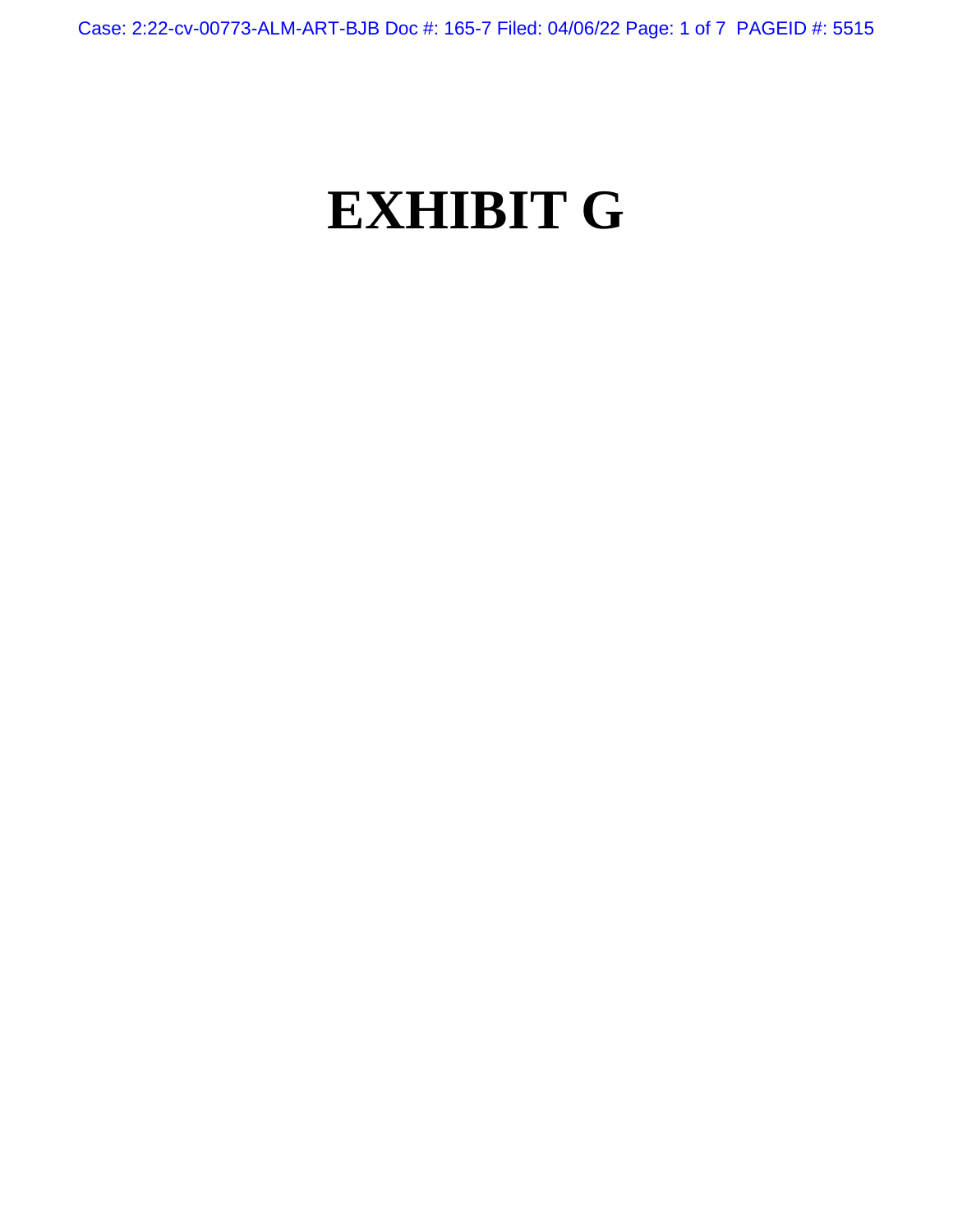## **Ohio Redistricting Commission - 3-28-2022 part 1**

**Co-Chair Senator Vernon Sykes** [00:00:00] The meeting that began on March the 27th, with no objection I pronounce adjourned said meeting. And I call to order the meeting today of the Ohio Redistricting Commission. Will the staff please call the roll.

**Staff** [00:00:21] Co-Chair Speaker Cupp.

**Co-Chair Speaker Bob Cupp** [00:00:22] Present

**Staff** [00:00:24] Co-Chair Senator Sykes.

**Co-Chair Senator Vernon Sykes** [00:00:25] Present.

**Staff** [00:00:25] Governor DeWine.

**Governor Mike DeWine** [00:00:26] Here.

**Staff** [00:00:27] Auditor Faber.

**Auditor Keith Faber** [00:00:28] Here.

**Staff** [00:00:28] President Huffman.

**Senate President Matt Huffman** [00:00:29] Here.

Staff  $[00:00:30]$  Secretary LaRose.

**Sec. of State Frank LaRose** [00:00:31] Here.

Staff  $[00:00:32]$  And Leader Russo.

**House Minority Leader Allison Russo** [00:00:32] Here.

**Staff** [00:00:33] Mr. Co-Chair, all members are present.

**Co-Chair Senator Vernon Sykes** [00:00:36] A quorum is present, so we will continue to meet as a full commission. At this time, the independent map drawers are attending the meeting virtually and we ask that the audience refrain from loud noise out of respect for the independent mapmakers and the persons watching the proceedings remotely on the Ohio Channel. Members who are in the room, please use your microphone so that everyone might hear it. The minutes of the previous meeting are in your folders; do have a motion to accept the minutes?

**Co-Chair Speaker Bob Cupp** [00:01:11] So moved.

**Co-Chair Senator Vernon Sykes** [00:01:13] Are there any objections or changes to the minutes as presented? If not, we will accept the minutes as presented. At this time, we'd like an update from the independent mapmakers.

**Dr. Douglas Johnson** [00:01:31] So good morning, Co-Chairs and members of the commission. Just reporting on our status, we have received the - number one, we have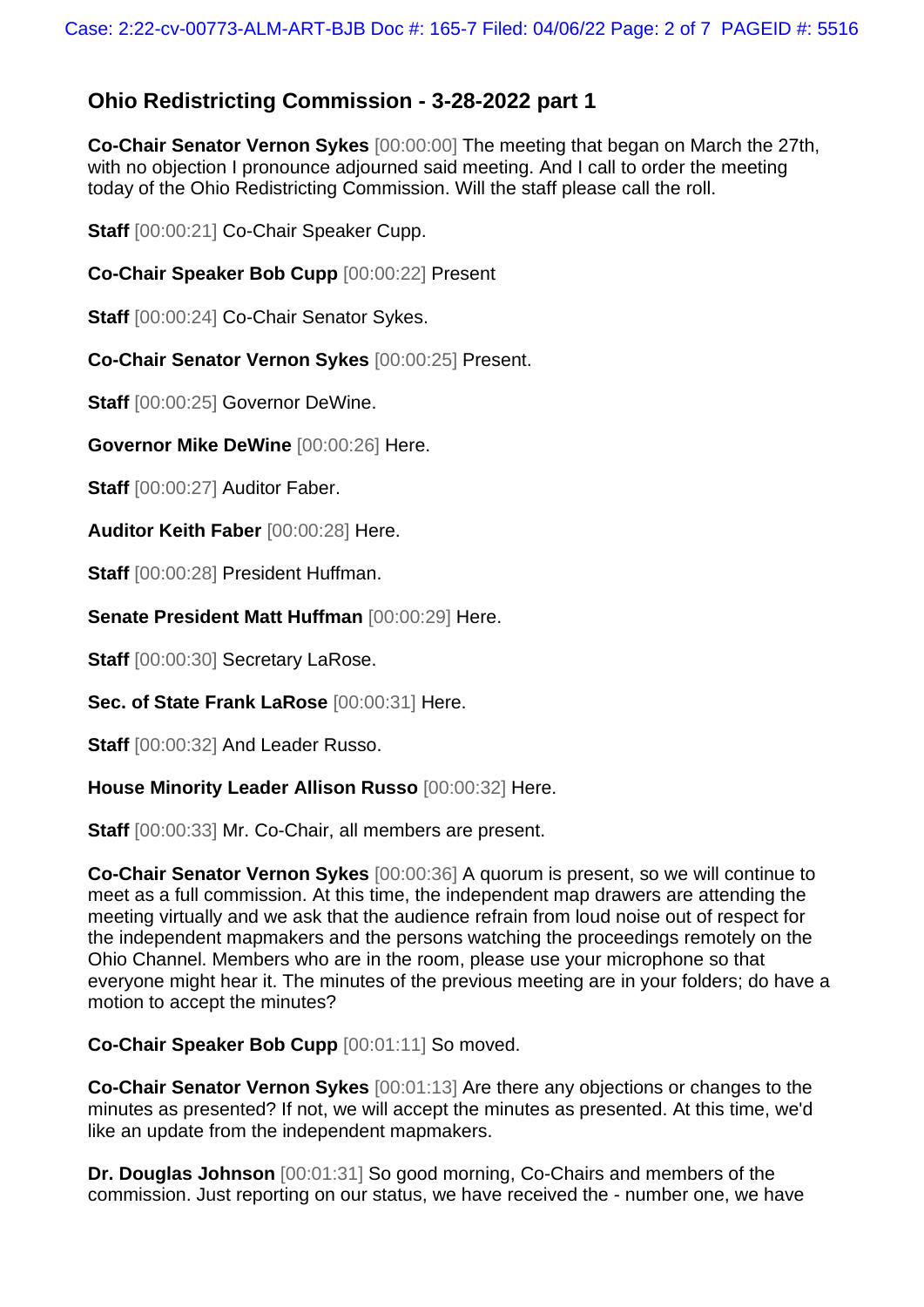merged the maps together, so we have a merged House and merged Senate map, incorporating all of the references at the time, discussed last night. And we have received and, just minutes ago, finished importing in the incumbent list and coding them purely for which are Senate, which your House. So as discussed, we do not know names or parties. We just have the dots of the senators and the dots of the House members. So that is imported in to our maps. And while I was doing that, Dr. McDonald has started on the cleanup of the village and city splits and township splits and the small technical things that trip up so many maps, so that work is already underway. And now that we have the the list imported, we will begin the process that was at your direction from last night, to begin looking at which incumbents are paired, and which incumbents raise section five issues. So that's the work we're about to kick off. The big question in our mind is a process question for the day. Obviously, a big goal today is for you to really make this your map by giving us your questions, your suggestions and requests and directions. And so wanted to, I think a good thing that could come out of this meeting would be a decision on that process, if that's possible. Anything to add, Dr. McDonald?

**Dr. Michael McDonald** [00:03:15] I would add that there was one change that we've already made that was recommended to us, that in Warren County that we were told would fix one of the incumbent issues. And so we looked at it. It is does not affect any of the constitutional requirements or the Court requirements. So we went ahead and implemented that particular change.

**Dr. Douglas Johnson** [00:03:45] So if you have a process in mind for how those changes should come from the commissioners to us, we're certainly happy to work at your direction or we can offer some ideas for your consideration on that if you wish.

**Co-Chair Senator Vernon Sykes** [00:04:00] Could we start with you offering some ideas, because we're trying to accommodate your schedule as well.

**Dr. Douglas Johnson** [00:04:09] I think just from a pure process, thought it might be best if the commissioners share requests amongst the, amongst the other commissioners and primarily, I think, through the, through the staff liaisons. And if there is consensus on a change, then either that commissioner or the staff could could pass that along to us and we would implement it. If there's not consensus, I presume they would likely need to come back to the commission for discussion. But that would be the easiest way because we anticipate that a lot of these changes will be unanimous, non-controversial changes. We just want to be sure that we're having some time to get some work done and not constantly getting those. So, if there is a way to consolidate, those have a staff review and sign off on them and then present them to us in batches rather than one at a time, that would be helpful for us.

**Co-Chair Senator Vernon Sykes** [00:05:09] Are there any questions or comments from the commissioners? Senator Huffman.

**Senate President Matt Huffman** [00:05:16] Yeah, thank thank you, co-chair, I guess in terms of process, my expectation, I think the other commissioners expectation, is that at some point there would be a well worked product, a merged map taking into account all of the constitutional factors, the other factors that the various commissioners have mentioned throughout these meetings. And we would have a chance then to review that and then make comments. So I guess the question it appeared, if I'm right, it appears, at least at this moment, the product, if I can call it, is not ready. But at some point the two of you will believe, Hey, here's a we'll call it a proposal, and then commissioners will have a chance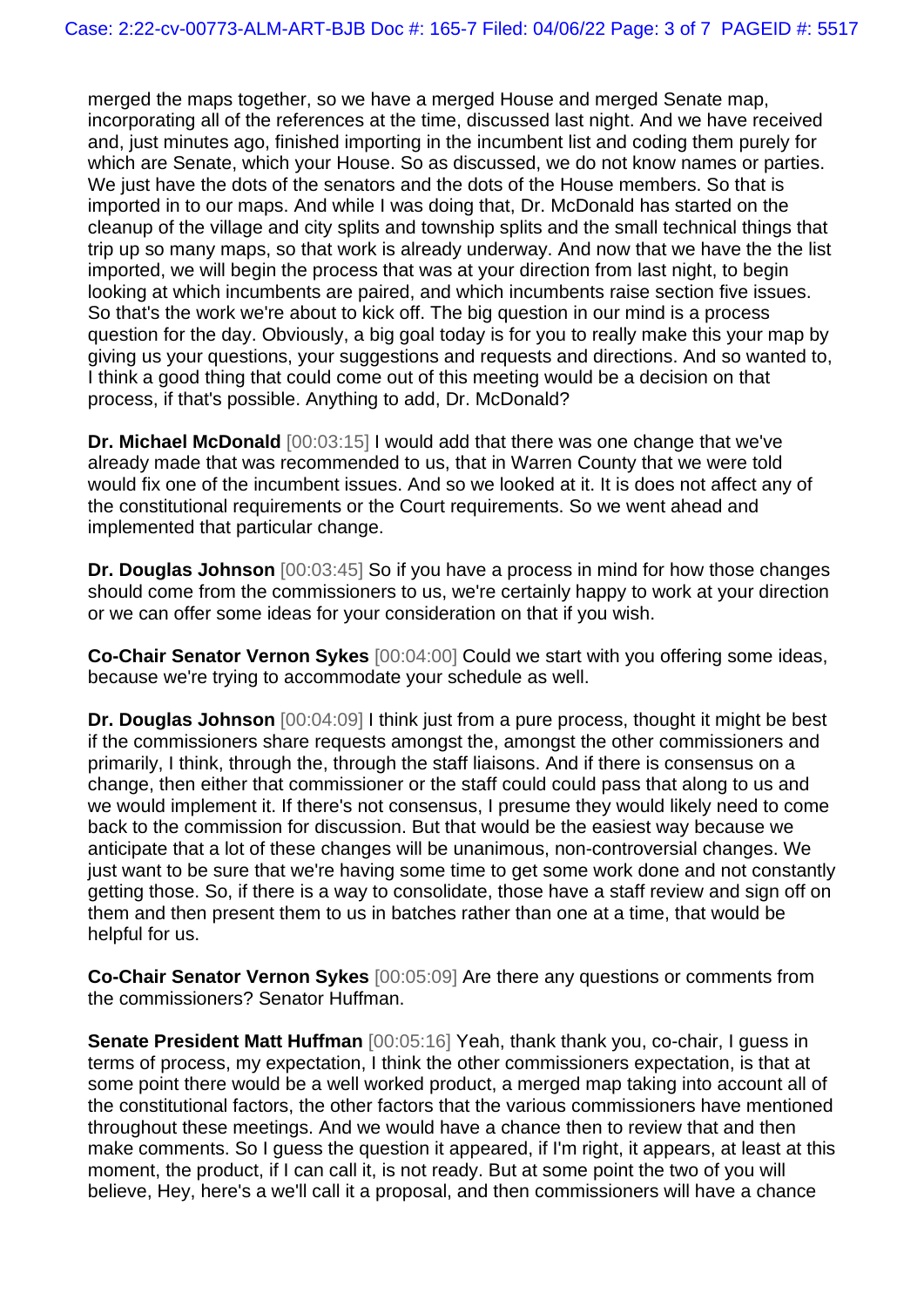to review that. And I don't know whether we come back and formally accept that proposal that whenever that would be, or that's just something that that gets sent out. But you know, we, I can't make suggested changes if I don't know what it is that I'm changing. So I guess that's a question. Is it when, I don't want to say when, because that's, who knows. I mean, you have a better idea, but there's no reason to say this time unless you actually know. So if you, when that's ready, Mr. Co-Chair, I guess I think all seven commissioners would like to see it and then do their own analysis and be able to make their suggested changes. And maybe I'm stating the obvious, but, I don't anticipate a process where, the seven of us somewhere virtually get a proposal, and then we start making changes and the changes that I'm making may affect the changes that Senator Faber's making and 'yeah, we'll do that, Senator Huffman, yeah, we'll do that Auditor Faber,' now we've got a new I mean, at some point we have to have one working product and then move forward from there.

**Co-Chair Senator Vernon Sykes** [00:07:29] I believe we have a working product, at this point, the question and I appreciate the comments and the question that Senator Huffman is raising, is that prepared, is it prepared right now to share with the members? Of course you share, it's being shared all along. But are we at that stage that the members could have the unified copy and use it for evaluating it, for assessment, assessing any kind of changes?

**Dr. Douglas Johnson** [00:08:09] So, yes, we are not at the point of giving you a formal next map because the instruction was for us to incorporate the incumbents and make those changes and give you kind of our next merge, not just our merger but our merge with the incumbent adjustments made. But as we've been doing throughout this process, we can give you just our current working copy and your staff can, we'll pass those to your staff and they can share them with you. And and yes, I think to Senator Huffman's point, we won't have done our incumbent adjustments yet, but if your, you and your staffs, can help us along in that process, we welcome any input or direction you have on that and to the senator's point, that's my hope, is that perhaps if we are coordinating this and then we get the request come to us after they've been coordinated between both caucuses, that might be a working system.

**Dr. Michael McDonald** [00:09:12] I would just add that we are sharing maps with your staff and then we are posting them on to the website when there's any major revision to the map, that's beyond just a small technical issue. So we plan to, after this meeting, move on the technical adjustments that I've been making into a plan, the working draft plan, and we're going to share that with staff. And my anticipation is that we're going to and I'm getting a nod, yes, that we are going to publish that online.

**Dr. Douglas Johnson** [00:09:42] And then in timing, to your timing question, my thought is, we talked about this a little bit, that, well we schedule- if we make great progress and move faster, we'll certainly let you know and perhaps meet before that, but would suggest that we have the next hearing ar, Dr. McDonald's suggestion was 3:00, so we would need to get you the files by 2:00. It's not quite the 90 minutes you prefer, but we're tight, so if that's okay with you, or we can give you a current status map at 1:30 as well, but-

**Dr. Michael McDonald** [00:10:15] And I would just add to that, I mean, your staff are going to be looking at these maps over our shoulders and people I know are going to be viewing it online. So I, there's going to be transparency here, if you wish to come in and look at the maps as we're doing them as well, I encourage you, you know, for the commissioners who can do so, I was very aware, you know, aware, I have my own vision problems, so to Spekaer Cupp, you know, I understand he needs some maps and I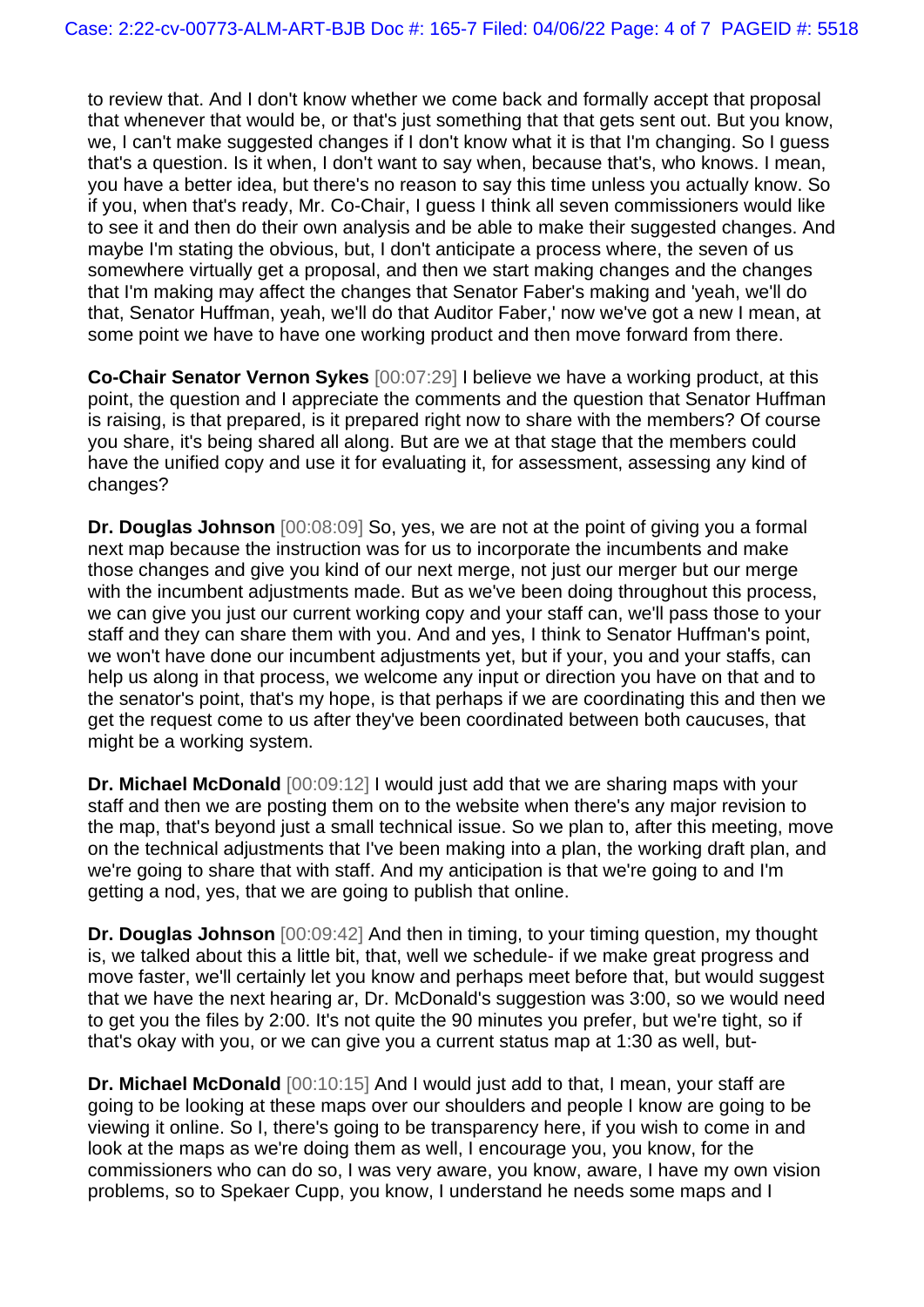understand the reason why. So, but for those who can come down, we certainly invite you. And you know, if it doesn't interrupt our work too much, we would be happy to walk you through any issues that you may have or want to look at any particular part of the state.

**Co-Chair Senator Vernon Sykes** [00:11:08] Auditor Faber.

**Auditor Keith Faber** [00:11:10] To speed this along, I know you're talking about having various maps, but if we could see, at least have have the combined print out, I came down and looked at it. But some changes have been made and you're going to make, now that the incumbent's data, if we could have that print out for us to look at it and our staff to look at, it may help the process of offering amendments go faster. If we could see it in total and with the urban areas blown up.

**Dr. Michael McDonald** [00:11:38] Our strong preference is that your staff do that. It takes us time to produce maps, so we really would hope that you would rely upon your staff to do that.

**Dr. Douglas Johnson** [00:11:49] Just to kind of, we'll hand over all their mapping files, like in a few minutes here. And then the request is that then the respective staff secure print, the print outs. But yes, we will certainly hand over all the files they need to do that.

**Co-Chair Senator Vernon Sykes** [00:12:06] So it's been suggested that one, you're going to provide copies of every, to everyone right now, of the maps that you have. You have one united map, unified map and the members are to look through it to find out if there's any suggestions that they would like to make. You're going to continue to work on compactness issues and splits, as well as any suggestions, amendments, that's coming from the members. At 1:00, you suggest that we meet again, that we will have another status report. By that time, you would have the recommendations or suggestions on dealing with the incumbency issue. And we could then also print maps out again for the continued review of the members, and we would then set at the 1:00, we would set a meeting at 3:00 to come back to, in fact, make any suggestions from the commission to you and your work.

**Dr. Douglas Johnson** [00:13:21] Correct, if that, I know it's not the full 90 minutes, but the suggestion would be that we give you kind of our working, working status at 2:00 for you to review and be ready to give us direction on it at you're, at a meeting at 3:00, if that's comfortable with, if that works for the commission.

**Co-Chair Senator Vernon Sykes** [00:13:39] But the commission members will have access to the unified map right now. Yes.

**Dr. Douglas Johnson** [00:13:45] Yes.

**Co-Chair Senator Vernon Sykes** [00:13:45] Okay. All right.

**Co-Chair Speaker Bob Cupp** [00:13:47] So, so are we coming back at 2:00? Or are we getting a map at-.

**Co-Chair Senator Vernon Sykes** [00:13:51] 2:00.

**Co-Chair Speaker Bob Cupp** [00:13:51] 2:00.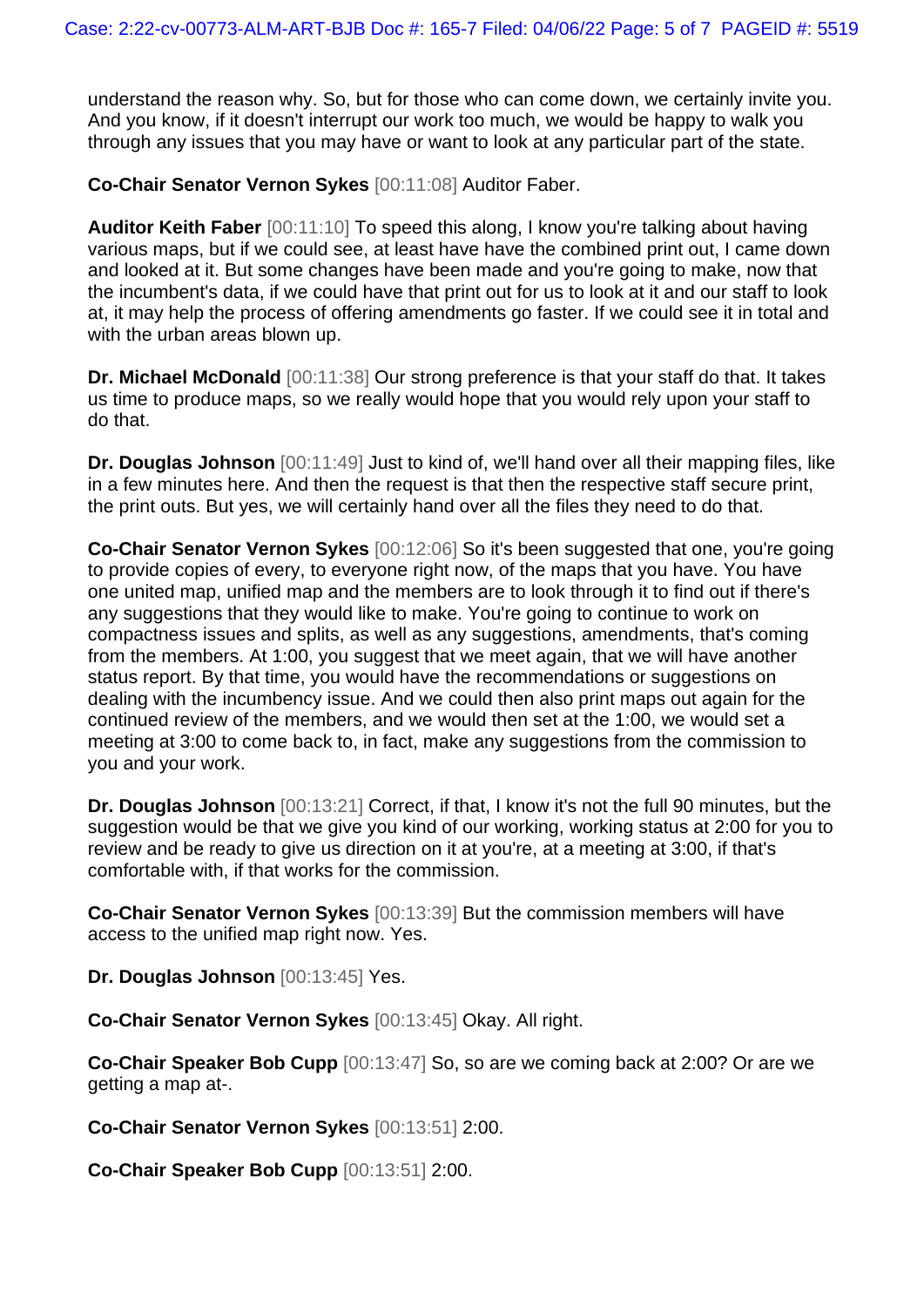**Co-Chair Senator Vernon Sykes** [00:13:53] And we can come back at 3:00.

**Co-Chair Speaker Bob Cupp** [00:13:57] And we come back at 3:00. And and not at 1:00?

**Co-Chair Senator Vernon Sykes** [00:13:59] Not at 1:00.

**Co-Chair Speaker Bob Cupp** [00:14:03] And we're able to get a current, get a map of the current progress now-.

**Co-Chair Senator Vernon Sykes** [00:14:09] Yes.

**Co-Chair Speaker Bob Cupp** [00:14:09] To get familiar with it. OK.

**Co-Chair Senator Vernon Sykes** [00:14:14] Any questions? Leader Russo.

**House Minority Leader Allison Russo** [00:14:17] Thank you, Mr. Co-Chair. You know, I just wanted to say that I commend these map makers. They have made significant progress even since our late meeting last night, and it's been very helpful to to go in and talk with you and sort of see, and I know some commission members have been down, you know, asking if there are, some of their suggestions are possible. So I appreciate that and I would encourage all the commissioners if you haven't been doing that to continue to do that because I think that that is probably the fastest way to really get feedback on what you're thinking or your suggestion may or may not be possible and present any issues. And I appreciate both of the mapmakers for being very accommodating to that.

**Co-Chair Senator Vernon Sykes** [00:15:10] Can you just review with us just a brief description of the map, the unified map, right now, the proportionality, the symmetry and the compactness as best you can, so we understand where we stand right now.

**Dr. Michael McDonald** [00:15:28] Yes, so most of the map is the, again, we're actually, Dr. Johnson, I have randomly been choosing approaches. We've been collaborating all along, but this unified map, given the preferences that were stated by the commission, is basically the one I've been working on. So it made it easy for us to move over to a unified map. So that's the map. We've discussed it previously. It's proportional, both in the House and the Senate. In the House, the proportionality, the symmetry issue is that there are three competitive leaning Republican districts in that 48 to 52 partisan index range, and then are three Democratic. So it has a three and three on the symmetry that the court has identified. And then in the Senate, there's two Democratic competitive and zero Republican competitive. But we've looked at this hard and I don't think we're going to be able to improve upon that and keep proportionality.

**Co-Chair Senator Vernon Sykes** [00:16:44] Are there any other questions or comments from the members of the commission?

**House Minority Leader Allison Russo** [00:16:48] I have a question.

**Co-Chair Senator Vernon Sykes** [00:16:49] Leader Russo.

**House Minority Leader Allison Russo** [00:16:50] Thank you, Mr. Co-Chair. Just to the mapmakers, because I know that you now have the incumbent data that you're incorporating. Do you have a way of knowing which ones, for example, of the Senate, are midterm versus up or not in that situation? Because I know that that was one of the